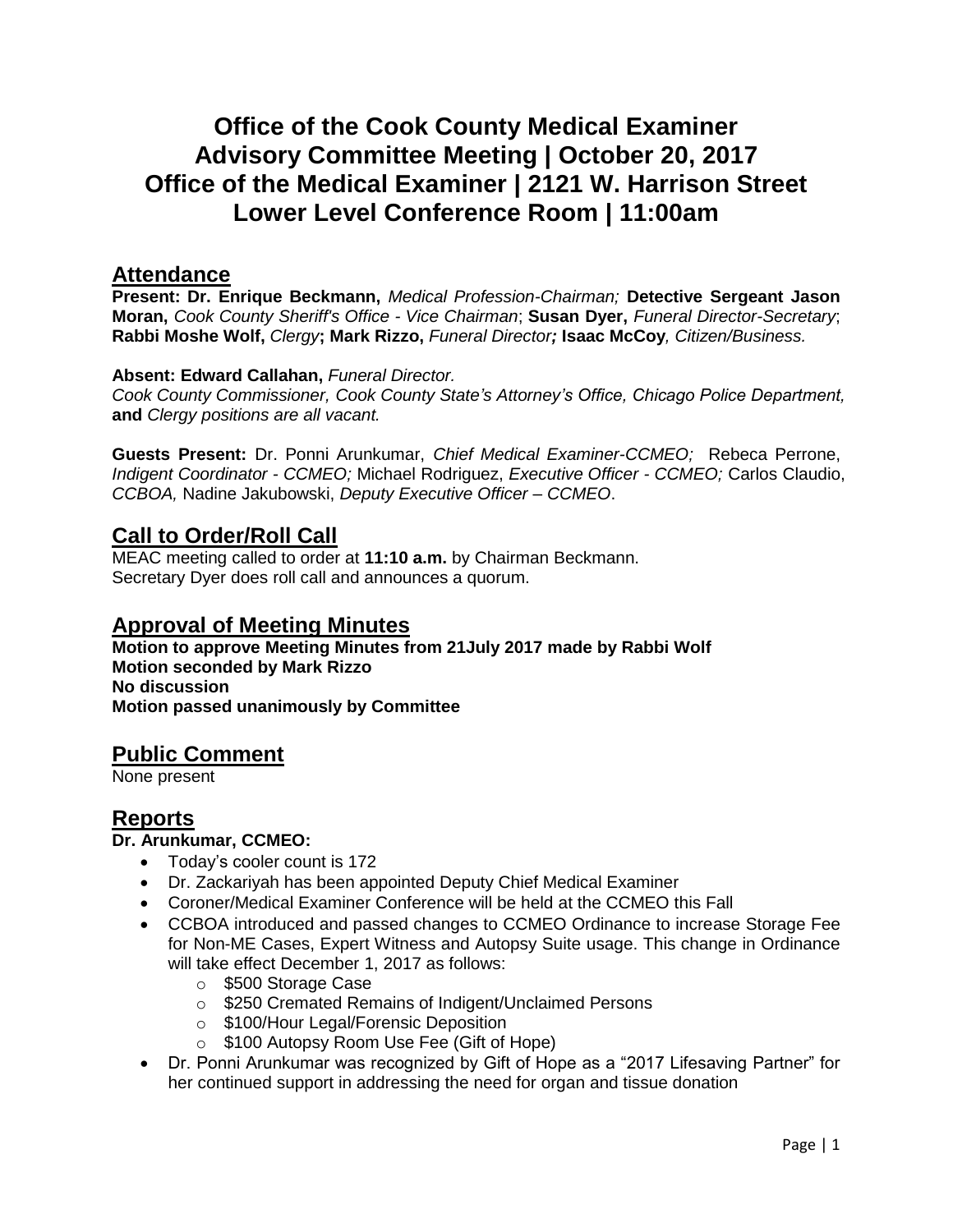#### **Unclaimed Veterans Subcommittee (Chairman Susan Dyer and Member Jason Moran):**

- Indigent Coordinator continues to work with National VA Office to vet ALL Indigent/Unclaimed Cases for burial benefit eligibility. Local VA Office only has the capability of learning veteran status if decedent received medical care in an Illinois veteran facility.
- CCMEO is now working to establish a list of approved local Funeral Homes to prepare and transport approved cases for burial at the National Cemetery. Funeral Homes will be contacted by rotating through list and applying for reimbursement.
- Nadine Jakubowski spoke about formalizing policy by issuing a Request for Qualifications (RFQ) for Vendor Procurement to establish a pool of funeral homes.
- Subcommittee Members volunteered to work with Procurement Office to assist with establishing Formal Recommendation criteria for government entity to address specifications, risk management, licensing, insurance, etc. This would help form a group of proper Funeral Directors and Funeral Homes for VA Burials.

#### **Chairman Beckmann:**

- Meeting Frequency/Committee Vacancies ongoing issue was contacted by CCBOA attorney Robert Meza who was attempting to learn if committee would like to propose language to amend MEAC ordinance that would address meeting frequency/committee vacancies – chairman interested in Committee's opinion
- Mark Rizzo committee is very important and members can arrange for time off in advance of Quarterly Meeting schedule. Vacancies need to filled.
- Rabbi Wolfe–Asked if the committee was still a benefit to the CCMEO
- Dr. Arunkumar the Committee is a benefit to the CCMEO, unfortunately attendance has become an issue, the ordinance clearly defines membership.
- Vice-Chairman Moran it is not the responsibility of the Committee to determine frequency of meetings, that is the county board's role
- Chairman Beckmann there is not a groundswell of support to propose language to amend the MEAC Ordinance pertaining to Meeting Frequency/Committee Vacancies. The Ordinance speaks for itself and addresses the function of the MEAC.
- Vice-Chairman Moran there is currently four (4) Member vacancies/opening

**Motion to authorize Chairman to notify appointing authority in writing of vacancies and to request replacements made by Vice-Chairman Moran Motion seconded by Mark Rizzo**

**Discussion – Secretary Dyer suggests Susan Walker of Rest in His Arms to fill Clergy vacancy** 

**Motion passed unanimously by Committee**

# **Old Business**

Mark Rizzo

- Received positive feedback from Funeral Directors about new 24-hr. removal policy
- IVRS Death Certificate input of "Cause of Death" not being entered into system by hospital physicians in a timely manner
- Examination of decedents by Investigations in Funeral Home cases is taking too long
- IDFPR is scrutinizing Funeral Directors for the Date of Death on Cremation Permits exceeding 7 day filing requirement